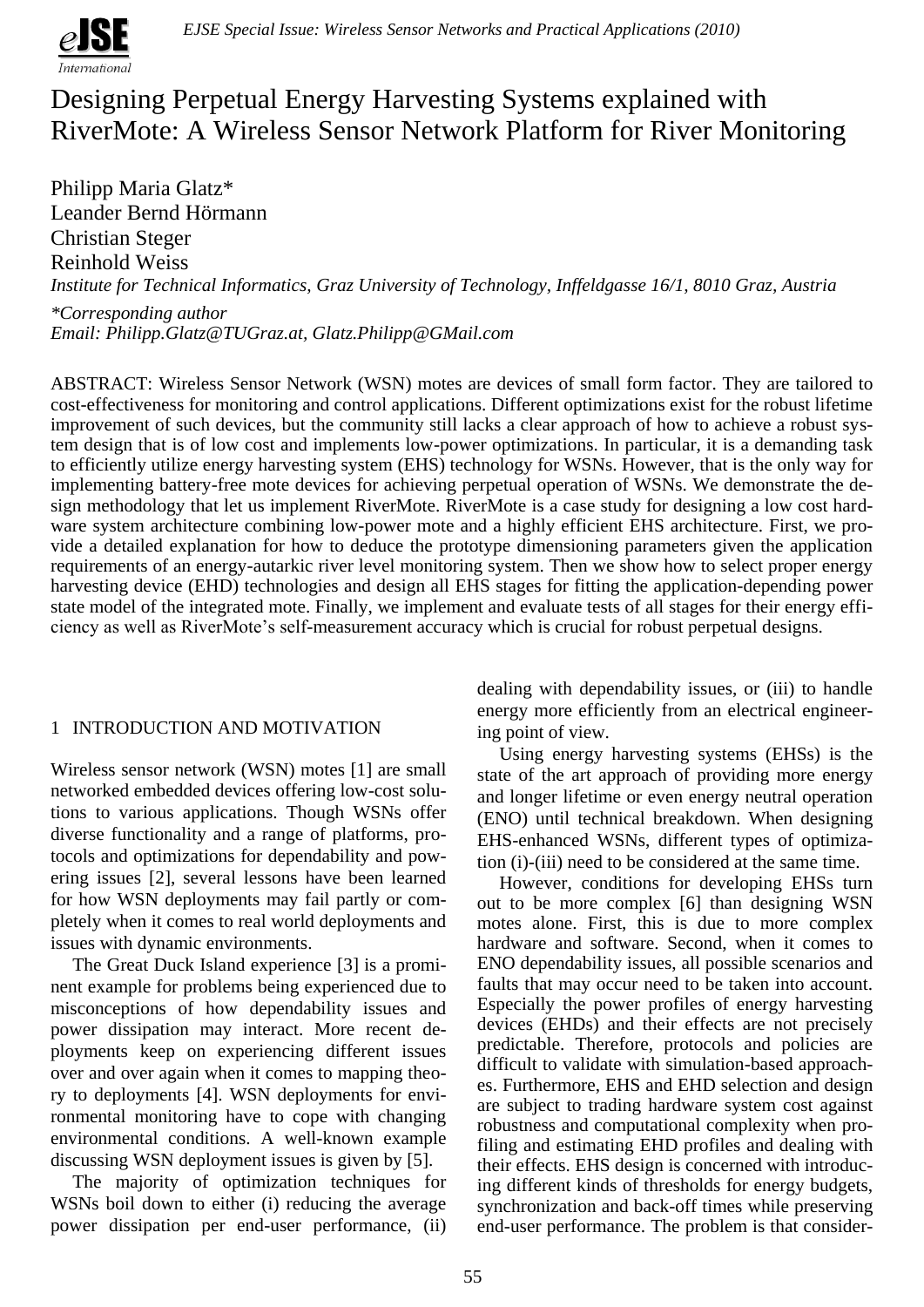ing all these aspects results in EHS-enhanced WSNs being designed for ENO, but suffering efficiency loss due to dependability protocol overhead or energy safety bounds.

Although EHS technology is in the process of maturing and several important aspects have been considered and optimized, the authors of this article could not find design methodologies for robust and efficient EHS-enhanced WSN platforms. Here, we contribute with describing the design methodology of a highly efficient EHS and a robust low-power mote platform.

# 1.1 *Contribution Claim*

We state that there is a lack of self-contained design methodologies for EHS architectures for WSNs. Therefore, we present such a methodology combining the definition of application requirements, power estimation and power state models (PSMs), EHS design and EHD selection as well as designing energy storage requirements for achieving ENO. Tests will be run given worst case settings that are known to be challenging for existing EHS technology. Furthermore, the integration of accurate self-measurement as well as safety bounds and fallback mechanisms into RiverMote will be explained in detail. Hardware components have been selected such that the overall system cost (including water proof and UV resistant housing and all hardware) is similar to state of the art motes like TelosB [7] and Mica2 [8] platforms with a sensor-board attached.

RiverMote is a perpetual energy autarkic batteryfree design and can be deployed with empty energy reservoirs. A robust design is established through using a dual DLC architecture with a balancing circuit. Efficient load matching is implemented with no need for maximum power point tracking (MPPT). It outperforms state of the art approaches in terms of input to output energy efficiency. Accurate characterization of efficiency plus accurate on-board measurement circuitry allows for intelligent behaviour. The approach is complete, extensible and easy to use.

# 2 RELATED WORK

Different EHSs have been developed so far with different issues and end-user performance in mind. For achieving an EHS design tailored to an application at hand, it is important to set up a proper PSM or to have a profiling tool of suitable accuracy available. Therefore, we present in-situ measurements and tools for characterization and simulation that are of similar accuracy as well. Finally, we will give a brief overview on EHD pattern prediction and ENO modelling.

### 2.1 *EHS Enhanced WSNs*

Different types of EHDs [9] can be used and different kind of EHS architectures can be implemented. Starting with Heliomote [10] different EHSs have made use of solar energy [11], [12], [13], [14]. It is the most convenient energy source for environmental monitoring applications [15]. While Heliomote uses batteries for its energy storage, there are prominent examples of EHS architectures using DLCs like Everlast [16] and AmbiMax [17] and even specific approaches exploring different DLC storage architectures [18].

Designing an EHS consists of two main tasks. First, the load's energy demands are modelled with a mote PSM with regard to application requirements Second, possible EHS designs have to be evaluated using an expressive EHS efficiency model (EEM). Accurately measured PSM and EEM parameters are discussed in [19]. Furthermore, offline analysis results (usually by simulation) need to be validated by runtime measurements.

Different techniques impact the EEM usually trading energy efficiency for measurement accuracy or hardware cost and robustness. As an example, the simple trade-off of whether a shunt-based measurement system should be implemented in the supply path or at ground side is discussed for an embedded energy monitor [20]. A number of decisions of different complexity need to be made when designing an EHS and tuning an EEM.

When designing an EHS, a substantial trade-off is whether MPPT should be implemented or not. It may improve system efficiency, but it leads to more complex hardware or software and will increase platform cost. Everlast and AmbiMax both implement MPPT, where [16] uses CPU intervention and [17] implements a hardware mechanism. MPPT might be used if EHS efficiency is increased at reasonable hardware cost leading to more end-user performance while achieving ENO. MPPT need not be used if load-matching can be implemented efficiently by other means.

# 2.2 *Runtime Power Dissipation Measurement*

Different direct and indirect debugging and profiling techniques exist. While passive software based approaches exist – consider passive network inspection in [21] – we will concentrate on more direct and hardware-related approaches for power profiling.

PowerBench [22], SPOT [20] and the energy measurement board in [23] are well-known examples for sandwich-on in-situ measurement boards. These systems are meant to be used for WSN motes that are of similar form factor as RiverMote is intended to be. SPOT is designed with subject to meeting accuracy requirements similar to what River-Mote current measurements need to accomplish.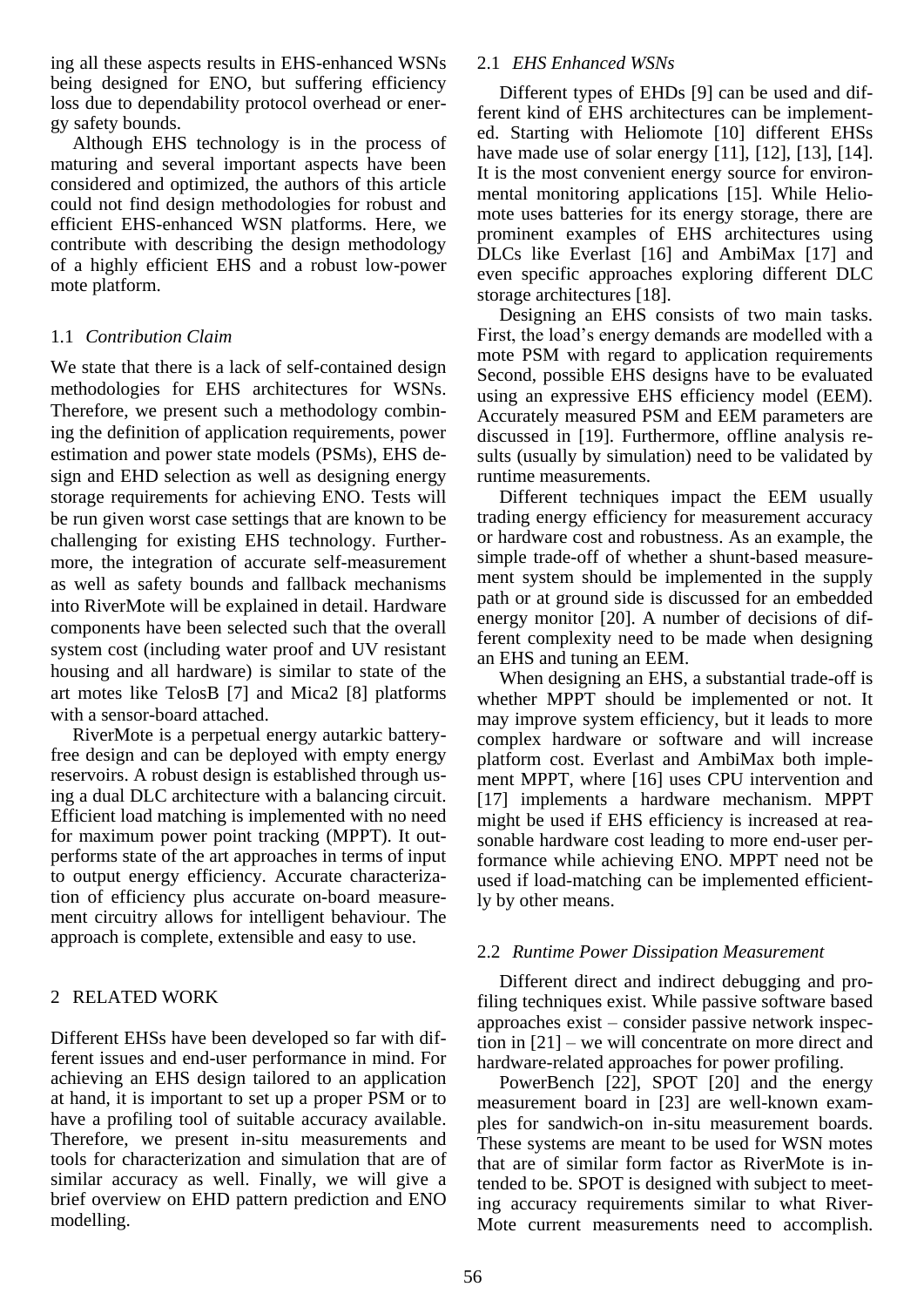

They define a power dissipation spectrum that needs to be measured with a given accuracy. However, what is missing is a clear definition of the maximum error that is still acceptable. The sum of the integral of weighted power states' errors could be upper bounded and tested for worst case examples. That is what will be done for RiverMote. A given power state measurement's error impact on the final application and its Duty Cycle (DC) will be considered.

A neat approach for deducing the worst case error as presented in [19] helps in identifying and in optimizing single sources of error. With integrating the information into suitable simulation environments, [24] allows to model the maximum error that may occur when measuring energy from the EHDs and supplying it to the mote. Combining this information with the maximum variation of EHDs' patterns that can be expected and PSM error bounds allows introducing overall thresholds and single stages' safety bounds for not violating the ENO condition.

# 2.3 *ENO and Energy Thresholds*

The most common type of modelling ENO for EHSenhanced WSNs is  $\rho/\sigma$ -modelling as introduced and discussed for this type of technology in [25] and [26]. However, an evaluation on hardware in [6] shows sensitivity of such systems to variable EHD patterns. This may quickly lead to an unstable network given the fact that hardware is being designed to be cost efficient combined with changing environments and inherently unstable embedded devices' wireless communication. Summing up the power loss at different stages of the EHS - and adding errors of EEM and PSM runtime measurements where necessary – as well as introducing suitable thresholds for worst case solar irradiation given long-term meteorological data of the deployment region has not been done so far.

From a conceptual point of view the approach presented by HydroWatch [27] is similar to what is presented here. We neatly describe the methodology behind designing and testing RiverMote. The RiverMote target application will be similar to [28], but measurements will be performed with in-situ techniques placed directly into the water with components that are lightweight in terms of hardware cost and power consumption. This allows designing a more efficient architecture still being capable of ENO at less cost compared to allowing power dissipation of up to 3W in [28].

# 3 RIVERMOTE DESIGN

The design phase starts with determining the application requirements and outlining possible sensor technologies. Then, the PSD and EEM requirements can be deduced and the system can be designed according to their characteristics.

# 3.1 *Application Requirements and Sensor Choices*

RiverMote shall be capable of real-time river level monitoring. The required accuracy of the water level measurements depends on the specific application. Three possibilities for measuring the level are considered important: using a pressure transducer, GPS leveling and ultrasonic transceivers. All three are outlined briefly. The latter two are integrated and tested with RiverMote and hardware interfaces are implemented for the first. Firstly, with a pressure transducer one can get very accurate results, but accurate waterproof sensors are quite expensive. Furthermore, the sensor needs to be placed on ground of the river which may be problematic. Secondly, using a GPS receiver offers a solution where cost of the GPS device and complexity of the correction algorithm can be traded for accuracy improvements. It also has the advantage that it can be placed inside the mote's housing and can be used for a number of other application scenarios as well. Thirdly, ultrasonic transceivers can be attached to the mote's housing and are easy to use. Though they deliver inherently noisy measurements, the sensor readings can be post processed which can give accurate measurements with cheap hardware. A related project in [29] shows how embedded ranging technologies can be optimized with expressive simulations so that results hold for deployments as well.

Finally, one has to define the sampling frequency that is needed to fulfil the given task. Therefore we first define the radio to have a range in the order of several hundred meter. So a large scale deployment is still possible without the need for adding GSM or 3G support which will in turn save costs. Furthermore, the water level measurement principles demand for a fixed base station outside the water for differential measurements like changing barometric pressure anyway. This base station - which is more or less the same RiverMote hardware, but is supplied via USB and not from a solar cell - allows reading out the measurement results from a River-Mote network in range. For being able to capture river level effects with motes deployed 1km apart from each other a maximum sampling period of 5−15min allows to accurately track river flood waves. Given these application characteristics, we design and dimension different stages of the mote and its EHS according to the resulting energy needs. We add energy thresholds where appropriate to achieve a robust design. In addition, we implement hardware fallback mechanisms that stabilizes a RiverMote's energy budget in case erroneous application behaviour or software or network policies drain the energy reservoir.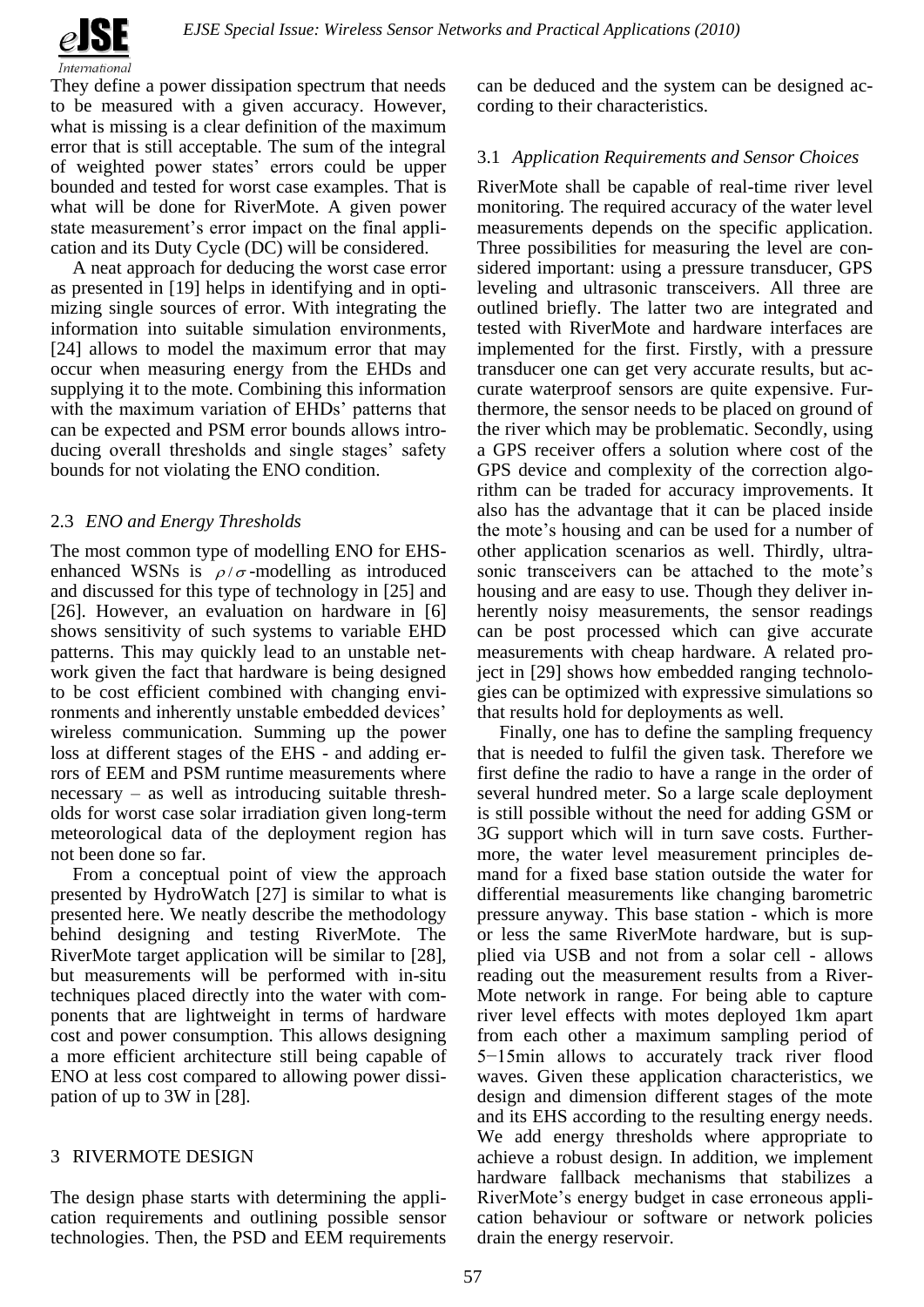

Figure 1. Calculation methodology of the DLC capacitance and the size of the solar cell.

#### 3.2 *Power Supply*

The battery-less mote must harvest sufficient energy from the environment. It operates outside on the surface of a river and is exposed to the daylight. Therefore, a solar EHD is used to supply RiverMote. A little generator using the flow of the river has been considered too, but the problem of a mechanical system is that the generator has to be placed outside the housing and therefore is prone to errors. RiverMote is designed maintenance-free with solar cells. The needed size and consequently the output power depend on the power consumption of the mote including leakage and errors that occur when profiling power dissipation online. While explaining the power estimation process later we start with outlining the storage structure first.

#### 3.3 *Energy Storage*

There are mainly two possibilities to store the electrical energy. First, the energy can be stored in a rechargeable battery and second it can be stored in a DLC. Batteries have much more capacity compared to the DLCs, but the disadvantages of batteries are their much more limited lifetime and temperature dependencies.

Neglecting temperature dependencies of embedded systems may lead to hard-to-debug errors when the system is deployed. Therefore, we evaluate RiverMote during a Winter in Austria where hardware temperature is measured to vary for approximately 50 degrees each day.

A DLC has typically 500.000 charge-discharge cycles and a nominal lifetime of 10 years. In contrast to that, a NiMH battery has lifetime of only 500 charge-discharge cycles before experiencing a capacity loss of down to 80% [10]. Energy harvested during day must be stored in the energy storage device for continuous monitoring during night as well. This is only a short time and can be bridged with a DLC which is not impacted by the high number of recharge cycles. The needed capacity depends on the power consumption of the overall hardware architecture. Furthermore, a hysteresis is implemented in hardware that will only switch on the mote if enough energy can be offered for full hardware and network initialization. This results in a design, such that even completely wrong software configurations (activat-

Table 1. The MSP430F1611 MCU has been selected for TinyOS compatibility reasons. The MRF24J40MB has been selected as the ZigBee radio due to its range and versatile capabilities including printed antenna. The pressure transducer and the ultrasonic sensor will be switched off completely. Therefore, they have a power consumption of zero during sleep state. An activation interval of 15min is assumed here. A GPS Fastrax UP300 has been chosen due to its internal backup capabilities for its initially found configuration.

| pasmics for no mining round comiguration. |          |           |               |                |  |
|-------------------------------------------|----------|-----------|---------------|----------------|--|
| Component                                 | $ta$ [S] | $Pa$ [mW] | $P_{sl}$ [mW] | $P_{avg}$ [mW] |  |
| <b>MCU</b>                                | 30       | 5.0       | 0.1           | 0.60           |  |
| Send                                      | 2        | 429.0     | 0.0           | 0.95           |  |
| Receive                                   | 28       | 82.5      | 0.0           | 2.57           |  |
| RxTx Sleep                                | 30       | 0.0       | 0.1           | 0.10           |  |
| <b>GPS</b>                                | 30       | 120.0     | 0.1           | 4.10           |  |
| Pressure                                  |          | 250.0     | 0.0           | 0.28           |  |
| Ultrasonic                                |          | 10.0      | 0.0           | 0.01           |  |
| Other HW                                  | 30       | 30.0      | 0.1           | 1.10           |  |
| Total <i>Ptot</i>                         |          |           |               | 9.70           |  |

ing all components all the time) do not drain River-Mote below its lower energy threshold before a network join and software reconfiguration is possible.

The design is such that the time of being fully drained is lower bounded by the application DC period and the maximum time for component initialization. For RiverMote, this bound clearly depends on the time for downloading an initial GPS configuration and storing it persistently after a full reset. Designing RiverMote this way will also lead to a blackout sustainability of several weeks despite the fact that the design is battery-free. Although not explained in further detail, we mention here that the back-off energy reservoir easily fits into the energy reservoir of the storage architecture range that will be deduced.

Back to dimensioning the storage architecture, the energy stored in capacitors can be calculated with:

$$
E = \frac{C \cdot U^2}{2}, E = \frac{C \cdot (U_C \cdot n)^2}{2 \cdot n}, E = \frac{C \cdot n \cdot U_C^2}{2} \tag{1}
$$

The voltage U has a quadratic effect and DLCs usually have a very low nominal voltage. Therefore, two DLCs have been connected in series. The resulting capacity is only half the capacity of a single capacitor, but the nominal voltage doubles and this has a higher effect on the overall storable energy.

Unfortunately, the gain in storable energy does not come for free. Additional hardware is needed to balance the DLCs and keep them from exceeding their operating voltage. So, each additional DLC can be traded for power lost and cost of a further balancing circuitry between each of the DLCs. It can be seen that the number of capacitors connected in series directly impacts the energy budget calculation and RiverMote's system cost.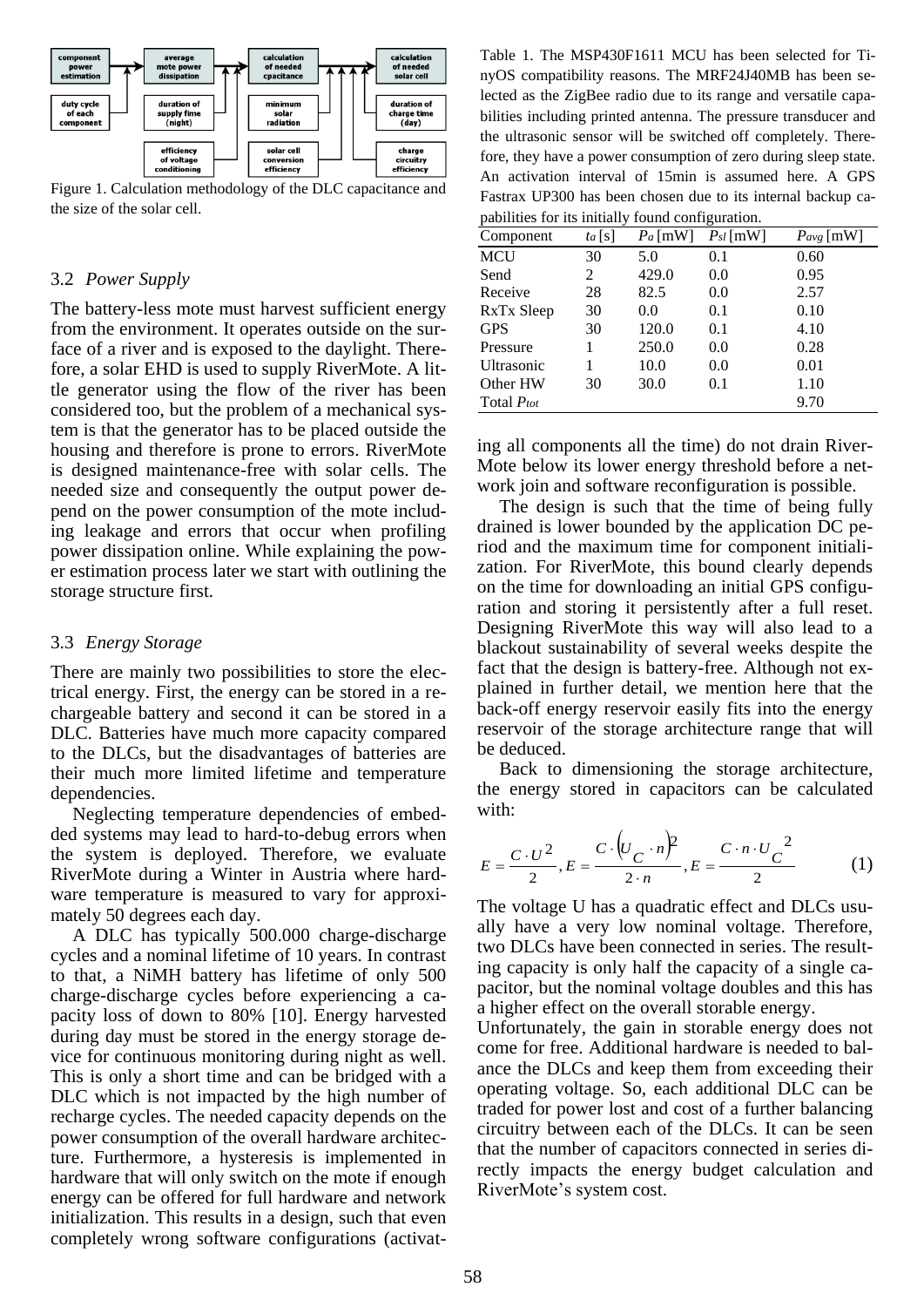

# 3.4 *Power Estimation and Energy Storage Device*

Table 1 shows a list of RiverMote's components and their expected power dissipation for implementing the application scenario. Their values make up a coarse grain PSM that is used for the calculations shown in Figure 1. The components are active for  $t_a$ seconds during each period time T which leads to a DC and average power dissipation of 9.7 mW.

$$
D = \frac{t_a}{T}, P_{avg} = D \cdot P_a + (1 - D) \cdot P_{sl}
$$
 (2)

For further calculation a higher value of 12mW will be used. The maximum current that the EHS must be capable of supplying can be calculated from summing up all power dissipation over supply voltage.

$$
I_{\text{max, full}} = \frac{P_{\text{max, full}}}{U_{\text{sup}}} = \frac{854 \, mW}{3.3V} = 258.8 \, mA \tag{3}
$$

Now, one can design the energy storage structure according to the longest night during midwinter. Austria is south of the 49th latitude. The longest night lasts for about 15 h and 40 min. Here, we assume 16 h:

$$
E_{blackout} = P_{tot} \cdot t_{night} = 12mW \cdot 16h = 691.2J
$$
 (4)

The energy stored in the capacitor must be converted to supply the mote. For lossy conversion an efficiency of 80% is assumed. Now, the energy that must be stored in the capacitor can be calculated:

$$
E_{needed} = \frac{E_{blackout}}{\eta_{convert}} = \frac{691.2J}{0.8} = 864J
$$
 (5)

As mentioned before, it is better to connect capacitors in series to increase the storable energy. In this project, two capacitors will be connected in series. A typical nominal voltage of a DLC is 2.5V. Therefore, the resulting nominal voltage is  $U_n = 5V$ . Using a converter operating from 1.8V capacity gives:

$$
C_{real} = \frac{2 \cdot E_{needed}}{U_{start}^2 - U_{stop}^2} = \frac{2 \cdot 864J}{(5V)^2 - (1.8V)^2} = 79.41F
$$
 (6)

In this project, two Boostcap® DLCs with a nominal voltage of 2.5V and a capacity of 310F are used. Connected in series they provide a usable energy of

$$
E_{usable} = \frac{C \cdot \left(U_{start}^2 - U_{stop}^2\right)}{2} = 1686.4J\tag{7}
$$

and a maximum power consumption of the mote of

$$
P_{\text{max}} = \frac{E_{\text{usable}} \cdot \eta_{\text{convert}}}{t} = \frac{1686.4J \cdot 0.8}{16h} = 23.42 \, mW \tag{8}
$$

The maximum DLC leakage current is 0.45mA.

$$
P_{leakage} \le I_{leakage} \cdot U_n = 0.45mA \cdot 5V = 2.25mW
$$
\n(9)

The highest tractable mote power dissipation is.

$$
P_{tot, \max} \ge P_{\max} - P_{leakage} = 23.42 - 2.25 = 21.17 \, mW \tag{10}
$$

In theory, RiverMote can easily be supplied by the structure. Detailed practical evaluation will be given.

### 3.5 *Solar Cell Calculation*

Finally, the power needed and consequently the size of the solar cell will be calculated. Storing energy from the EHD is not lossless. With 80% input efficiency the total energy needed per day is 1036.8J.

$$
E_{24h} = P_{tot} \cdot \left( t_{day} + t_{night} \right) = 1036.8J \tag{11}
$$

Adding leakage, input and conversion efficiencies

$$
E_{24h,\text{leakage}} = P_{\text{leakage}} \cdot \left( t_{\text{day}} + t_{\text{night}} \right) = 194.4J \tag{12}
$$

$$
E_{24h, solar} = \frac{E_{24h}}{\eta_{ch\arg e} \cdot \eta_{convert}} + \frac{E_{24h, leakage}}{\eta_{ch\arg e}} = 1863J
$$
\n(13)

the total solar power can be calculated with:

$$
P_{solar} = \frac{E_{24h, solar}}{t_{day}} = \frac{1863J}{8h} = 64.69mW
$$
\n(14)

This power must be provided by the solar cell also during days with bad weather conditions. A monthly-averaged horizontal daily extra-terrestrial irradiation of  $P_{D,avg} = 2120W/m^2$  at a latitude of 50° in December is mentioned in [30]. The converting coefficient of solar light into electrical power is about 10%. Therefore, the needed solar radiation and solar cell size can be calculated with:

$$
P_{radiation} = \frac{P_{solar}}{\eta_{day}} = \frac{64.69mW}{0.1} = 646.9mW
$$
\n(15)

$$
A_{cell, sum} = \frac{P_{radiation}}{P_{D, avg}} = \frac{646.9mW}{212mW/cm^2} = 3.05cm^2
$$
 (16)

A worst-case scenario must be considered, where the DLC can only store the energy needed for one night of continuous operation. The minimum solar irradiation (power density) at a very cloudy and rainy day is about  $P_{D,min} = 3mW/cm^2$  [31]. This is equal to a radiation of 30W/m². The value is coherent with the diagrams on page 37 in [30]. Now, the needed area of the solar cell can finally be calculated as follows.

$$
A_{cell} = \frac{P_{radiation}}{P_{D,\text{min}}} = \frac{649.9 \, mW}{3 \, mW / \, cm^2} = 215.6 \, cm^2 \tag{17}
$$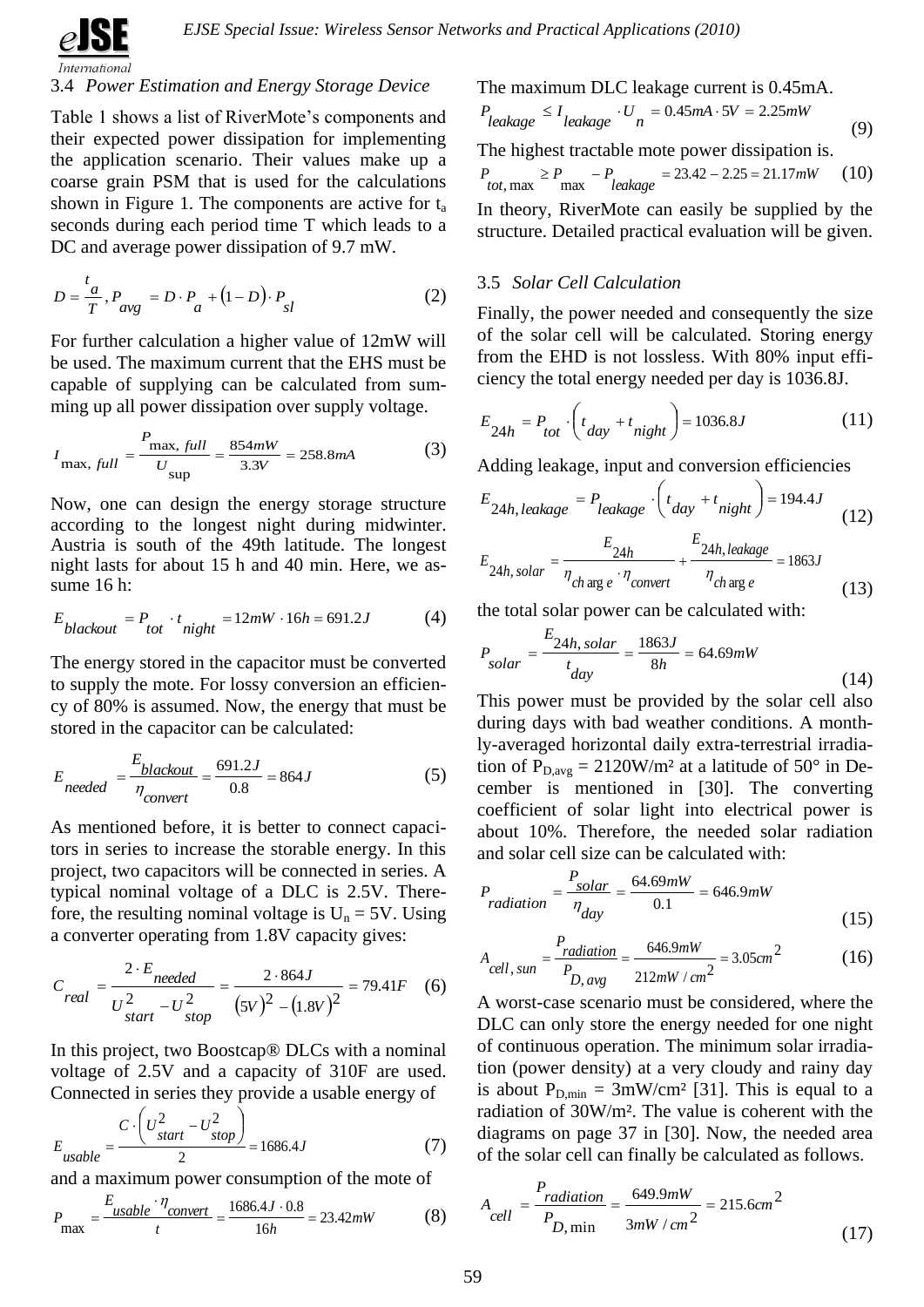

Figure 2. RiverMote hardware modules and interfaces.

The resulting size of the solar cell is suitable to be integrated into the housing. Therefore, a compact and robust system can be built. If it would not match needs, model parameters would have to be tuned.

### 4 SYSTEM IMPLEMENTATION AND SETUP

The system setup consists of mote and EHS implementation.

#### 4.1 *Mote Hardware Design*

Figure 2 depicts RiverMote's components built around the MSP430F1611 low-power microcontroller from Texas Instruments®. The GPS receiver needs an extra serial interface. An SPI-to-UART adapter is used. It receives data from the SPI and transmits it to the GPS receiver and vice versa. No direct connection to the microcontroller is needed. The 2.4GHz 802.15.4 transceiver module is connected to the SPI as well for fast and easy communication. The ultrasonic module and the EHS module are directly connected. Ultrasonic control lines are directly operated by the MSP430 whereas the EHS can operate completely control-free so that software errors cannot alter system robustness. Current and voltage measurements can be done directly by the MSP430. Programming RiverMote via a bootstrap loader and runtime communication for debugging and configuration from a PC-connected base station RiverMote can be done directly via USB.

#### 4.2 *Energy Harvesting System Design*

Figure 3 shows a block diagram of the EHS part. The solar cell transforms the solar energy into electrical energy. It is a voltage limited current source. A short is no problem for a solar cell. The electrical power will be converted into heat in the solar cell



Figure 3. RiverMote control and power design.



Figure 4. Circuit diagram of the current counter with its inverting integrator and Schmitt trigger[3] as main parts.

and the connecting leads. As can be seen in Figure 2, no voltage conditioning is done between the solar cell and the DLCs. This can only be done if the solar cell is selected appropriately and connected in line with the DLCs. Section 5 will show results on the EHS's input efficiency that results from this design. High efficiency is achieved without any need for costly additional hardware or control for load matching mechanisms. The voltage of the solar cell at nominal power output should be a little bit higher than the nominal voltage of the DLCs. This is because some losses and a lower output voltage of the solar cell at dark light conditions must be considered. The solar cell ASI3Oo05/162/192FAmod from Schott Solar has been selected. An overcharge protection guarantees a maximum voltage at the DLCs. Voltage conditioning is used to generate a stable output voltage at 3.3V, because most of the components are supplied with this voltage. The voltage at the DLCs changes during operation and must be stabilized with a buck-boost converter. The stored energy and the input and output power must be measured, because the system needs to know the current energy state. Then the system is able to select a proper DC to ensure continuous operation. Figure 4 shows the circuit diagram. The voltage drop over shunt resistor R1 is input to the integrator. This voltage is accumulated by the integrator until a certain threshold is reached. This threshold is given by the upper threshold of the Schmitt trigger. Next, the integrating capacitor C3 is discharged via MOSFET U3 down to the lower threshold. Then, a pulse used as current counter is generated and the process starts again. Figure 5 shows a RiverMote prototype implementation without a solar cell or housing.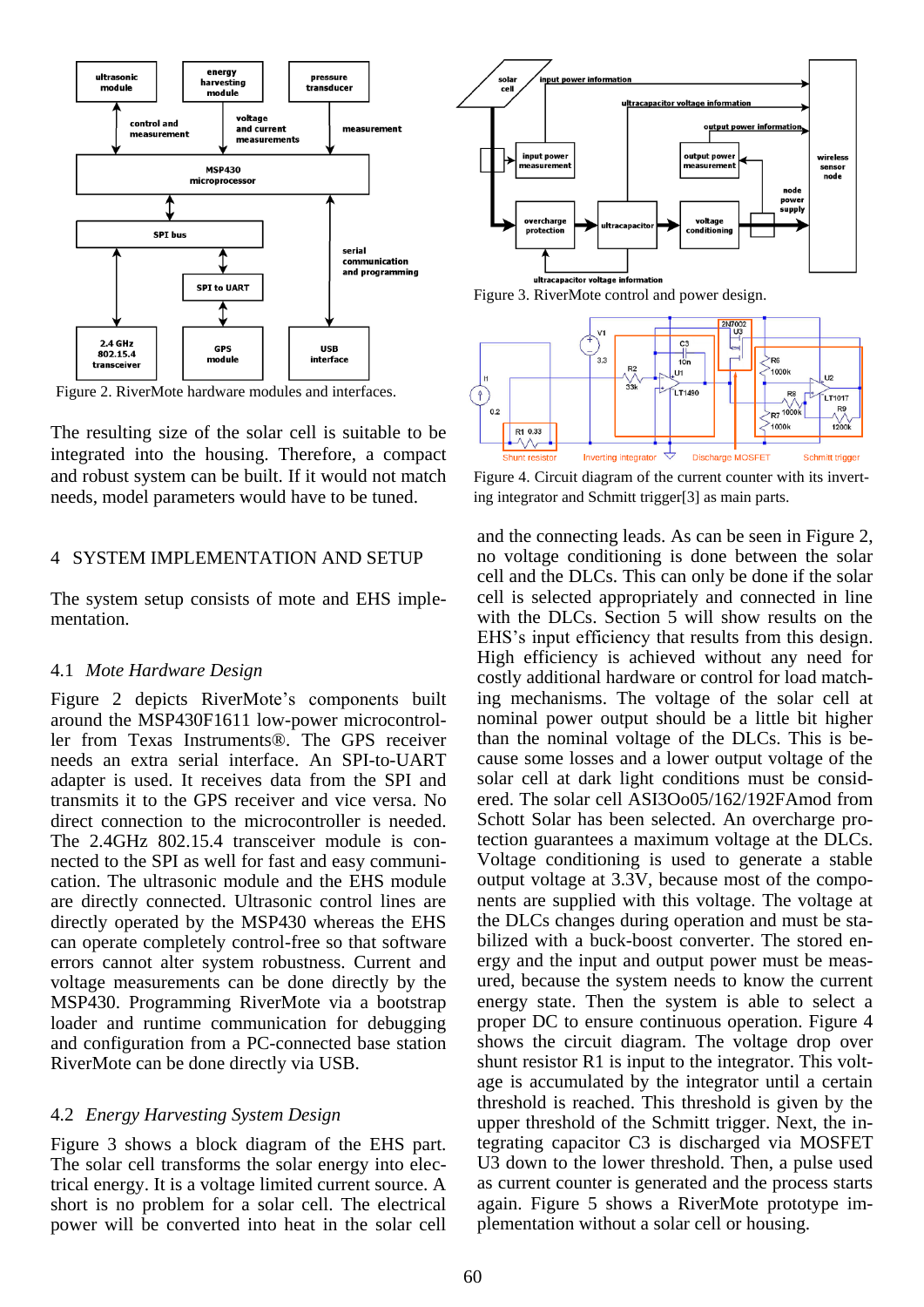



Figure 5. Photograph of a RiverMote prototype.



Figure 6. Solar efficiency depending on input clamp voltage.

# 5 PLATFORM EVALUATION

Evaluation includes input efficiency of the solar cells, effects of DLC loading and its leakage, overall EEM, measurement circuitry evaluation, long-term measurements, sensor, radio and cost issues.

### 5.1 *Solar Cell Evaluation*

Figure 6 shows V-I characteristics of the solar cell for bad light conditions on a cloudy December day with its maximum power point at 5.5V which will be lower for better conditions. This perfectly suits the design of RiverMote. Figure 7 shows the solar efficiency during the charging process for solar efficiency for the maximum power point being 100%:



Figure 7. Profiling solar cell characteristics.



Figure 8. The DLC leakage current is settling down.

$$
\eta_{solar} = \frac{P_{solar}}{\max(P_{solar})} \cdot 100\%
$$
\n(18)

It can be seen that the solar efficiency is better than 80% if the voltage of the DLCs is higher than 3V. In this case, the solar voltage is about  $U_{\text{solar}} = 3.4V$ , because of the forward voltage of the Schottky diode. Therefore, the voltage of the DLCs should be kept as high as possible.

# 5.2 *Capacitor Leakage*

DLC leakage current has been measured after charging the DLC and disconnecting the power supply.

$$
I_{leak} = \frac{C \cdot \Delta U_{cap}}{\Delta t} = C \cdot \left( U_{cap, n+1} - U_{cap, n} \right) \cdot rate \tag{19}
$$

The average leakage current during the whole measurement was 0.487mA. This is slightly above the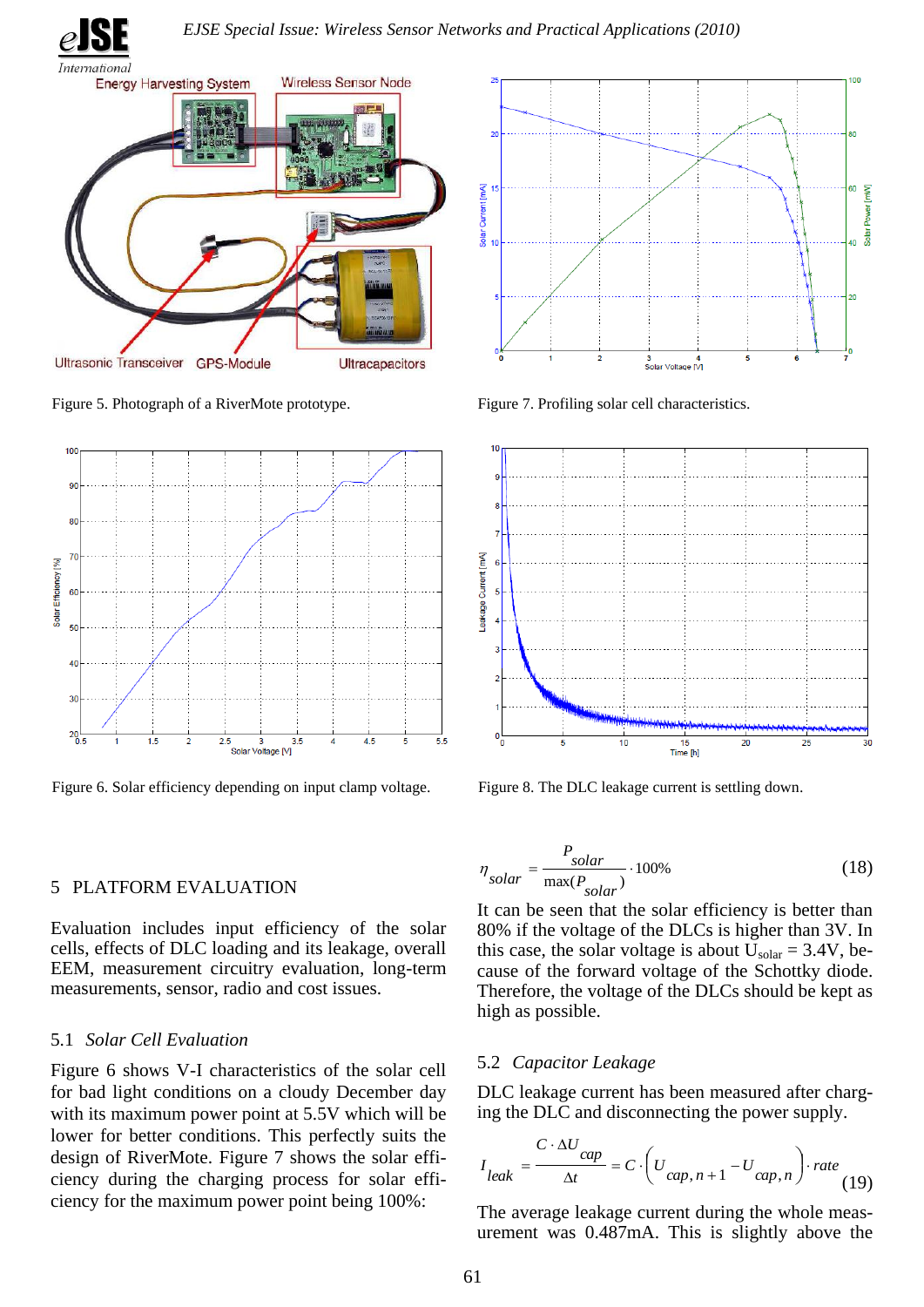Table 2. Key results of EHS efficiency measurements.

| Description                            | Value            |
|----------------------------------------|------------------|
| Maximum stored energy in the capacitor | 1233.10J         |
| Minimum stored energy in the capacitor | 998.52J          |
| Dynamic energy of the capacitor        | 234.57J          |
| Maximum capacitor voltage              | 3.99V            |
| Minimum capacitor voltage              | 3.59V            |
| Dynamic voltage of the capacitor       | 0.40V            |
| Duration of a high-power period        | 18.02min         |
| Duration of a low-power period         | 55.41 <i>min</i> |
| Duty-Cycle                             | 0.33             |
| Average input current                  | 21.57mA          |
| Average input power                    | 88.07mW          |
| Average output power                   | 73.24mW          |
| Total Efficiency of the EHS            | 83.16%           |



Figure 9. EHS efficiency measurements.

expected leakage current according to the data sheet which is 0.45mA [32] with an initial peak of more than 10mA. However, the significant value of the leakage current is the average leakage current of the first 16 hours after disconnecting the power supply. This time span must be bridged with the DLC. The average leakage current during this interval was 1.398mA. Conditions are relaxed again, becaused it must be considered that the DLC was disconnected immediately after reaching the maximum voltage of 2.5V. A second measurement was done. The maximum voltage was kept constant for one day. After this time, the DLC was disconnected and the leakage current was measured. Figure 8 shows that there is no initial peak any more. The average leakage current during the first 16 hours is 0.121mA. So, we can get down below a third of the value of the data sheet.

#### 5.3 *Capacitor Balancing*

The balancing circuit is needed for not overcharging the DLCs due to unbalanced charging with only one combined overcharge protection for both. The balancing current at a difference of 0.2V is 10mA. The maximum charge current of the DLCs can be calculated with the results of the previous measurement. The tolerance is  $\pm 20\%$  (d = 0.2) for the capacitors. The worst-case scenario and total capacity is:

$$
C_1 = C \cdot (1 - d), C_2 = C \cdot (1 + d), C_{tot} = C \frac{1 - d^2}{2}
$$
 (20)

The total charge is equal to that of the single DLCs:

$$
Q_{tot} = Q_{uc1} = Q_{uc2} = Q_{full, ch} \cdot C \cdot \frac{1 - d^2}{2} = 744As
$$
 (21)

The smaller capacitor's voltage after charging is:

$$
U_{uc1} = \frac{Q_{uc1}}{C_{DLC,1}} = U_{full, ch} \cdot \frac{1+d}{2} = 5V \cdot \frac{1.2}{2} = 3V
$$
 (22)

The difference to the surge voltage of the DLC is:

$$
\Delta U_{\text{max}} = U_{\text{uc1}} - U_{\text{max}} = 0.3V \Rightarrow \Delta Q = \Delta U_{\text{max}} \cdot C_1 = 74.4As
$$
 (23)

Now, the minimum charging time can be calculated:

$$
t_{ch} = \frac{\Delta Q}{I_{bal, 0.4V}} = \frac{\Delta Q}{I_{bal, meas, 0.2V} \cdot 2} = \frac{74.4As}{20mA} = 3720s
$$
 (24)

Thus the maximum charging current is:

$$
I_{ch} = \frac{\Delta Q}{t_{ch}} = \frac{74.4As}{3720s} = 200mA
$$
 (25)

The maximum charging current constraint is greatly relaxed, because the discharge threshold is set to be 1.8V. The selected solar cells can be used.

#### 5.4 *EHS Efficiency Evaluation*

The measurement setup presented in [19] is used for the measurements. The input power and the output power can be calculated with:

$$
P_{input} = U_2 \frac{U_{R_2}}{R_2}, P_{output} = U_1 \frac{U_{R_1}}{R_1}
$$
 (26)

EHS efficiency and the stored energy are as follows.

$$
\eta_{EHS} = P_{\text{output}} / P_{\text{input}}, E_{\text{stored}} = \frac{1}{2} \cdot C \cdot U_C^2 \tag{27}
$$

Figure 9 shows two charge-discharge cycles of the DLCs. The key results of this measurement are listed in Table 2. The input current during the whole measurement was  $I_{in} = 21.57 \text{mA}$ . The small variation of the input power is caused by the changing voltage of the DLCs. The resulting efficiency of 83.16% is better than expected. The efficiency consists of the efficiency of input circuit and the efficiency of the output circuit. Both have been assumed to be 80%. The resulting efficiency of the EHS would have been 64%. Therefore, the real circuit is much better than expected and no additional MPPT hardware needs to be implemented. RiverMote's efficiency outperforms other EHS approaches.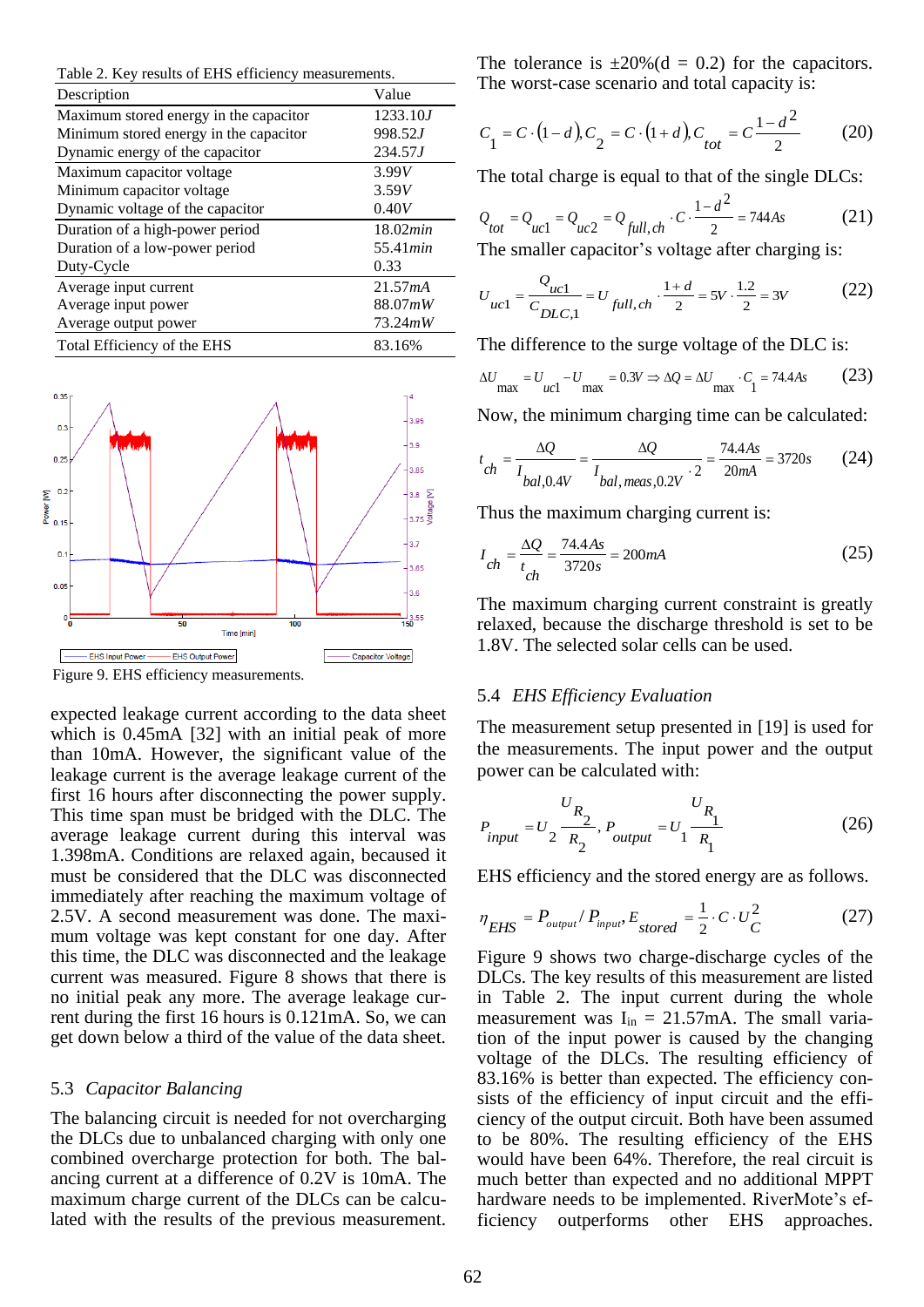





Figure 11. Relative error of the mote current counter.<br>Figure 13. Current measurements of RiverMote 2.

Already the output efficiency alone of the EHS in [6] has been characterized in [19] to vary for up to 50%.

#### 5.5 *Current Measurement Error Evaluation*

Figure 10 shows that the error can increase to 20% at low solar currents. However, it works properly at high enough solar currents and the error at lower values does not violate ENO conditions due to thresholds introduced in the system. The solar current is higher than 10mA during daytime even at bad weather conditions. Therefore, the error of the solar current counter is better than 10% during daytime. The error of the mote current measurement depending on the mote current is shown in Figure 11. It can be seen that the error is up to 20% at low mote currents. However, similar conditions apply as for the mote current measurement. Due to the fact that the current of the mote is about 1.5mA in LPM 3, the impact of an error of the current measurement of





20% is still below the DLC leakage as defined in its data sheet.

#### 5.6 *Long-Term Evaluation*

Here we present the results of the long-term measurements using RiverMotes 2 and 3. Both motes are initially configured to send their data every 10min. Mote 2 is placed under a clear-transparent cover. Mote 3 is mounted in a water-proof housing with a greyish transparent cover. Both motes measure their energy state and the temperature of the environment. Figure 12 shows the measured voltages of mote 2. Mote 3 has shown similar results. The RiverMotes operate continuously without manually recharging the DLCs even during days of bad weather. Figure 13 shows the current of mote  $2 -$  again mote 3 has shown similar results. The traces of the input and output power have been similar to the traces of the solar and mote current and are left out for brevity. Tests show that the temperature in the housing varies up to 50°C per day as can be seen in Figure 14.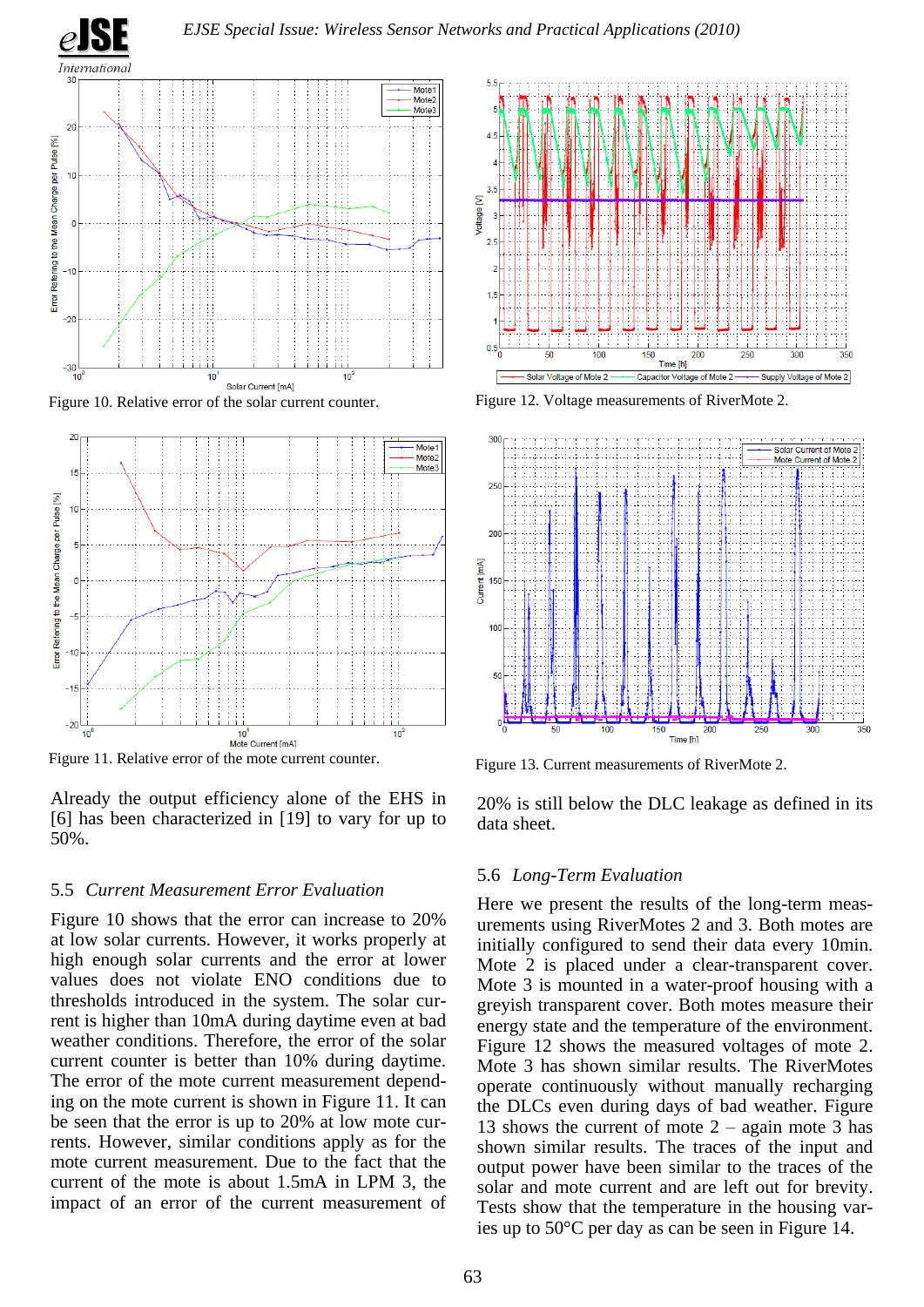

Figure 14. Temperatures measured at RiverMotes 2 and 3. Figure 16. GPS leveling measurements.



#### 5.7 *Sensor Accuracy*

The ultrasonic transceiver and the GPS have been profiled for their accuracy. As expected, the GPS without further post processing or applying differential GPS correction - gives only coarse results. The results for initialization after reset and movement along the shore of Schwarzlsee near Graz is shown in Figure 16. Mote 3 is carried down the shore and back again. The basics of the measurement principle are working, but further post processing will be needed for accurate measurements. Another option for achieving accurate results is using the ultrasonic transceiver which can be quite accurate as shown in Figure 15.

#### 5.8 *Communication Range Evaluation*

The range measurements are taken at Schwarzlsee near Graz as well. The receiver is placed on the dashboard of a car that moves at 35 km/h. Figure 17 shows that the system is working correctly even for large distances. It can be seen that most of the packets are received successfully. So, the radio can effi-





Figure 15. Ultrasonic distance measurements. Figure 17. RSSI value over different distances.

ciently span large distances along river deployments. For an even more robust deployment we suggest to put 2 RiverMotes per km.

#### 6 CONCLUSION AND FUTURE WORK

RiverMote – an EHS-enhanced WSN platform – is characterized along with a neat description of its design process. This includes setting up the application requirements, examining environmental conditions, EHD selection, EHS design, explicit and implicit measurement setups, component selection and mote design as well as testing and evaluation.

The design is battery-free. Solar cells are used for harvesting and DLCs are used for storing the energy. The setup can be reconfigured at runtime. This allows running the system as testbed as well. Longterm measurements' energy balance and power dissipation profiles are shown. The whole design process is performed in a way such that it leads to an energy autarkic platform and allows ENO. Dynamic reconfiguration allows adapting the end-user per-